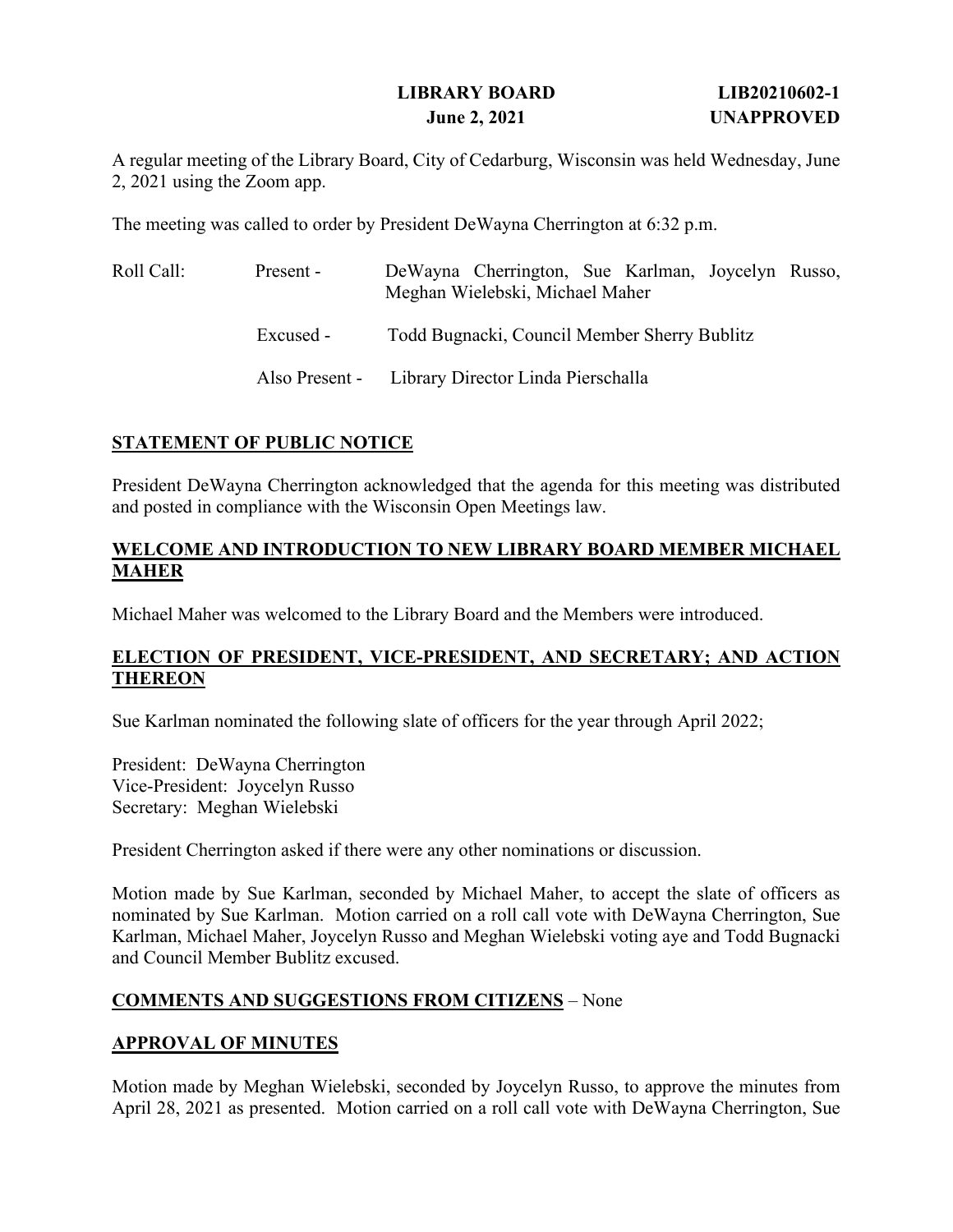#### **LIBRARY BOARD LIB20210602-2 June 2, 2021 UNAPPROVED**

Karlman, Michael Maher, Joycelyn Russo and Meghan Wielebski voting aye and Todd Bugnacki and Council Member Bublitz excused.

### **APPROVAL OF BILLS AND FINANCIAL STATEMENTS**

Motion made by Sue Karlman, seconded by Michael Maher, to approve the bills and financial statements as presented. Motion carried on a roll call vote with DeWayna Cherrington, Sue Karlman, Michael Maher, Joycelyn Russo and Meghan Wielebski voting aye and Todd Bugnacki and Council Member Bublitz excused.

#### **UNFINISHED BUSINESS**

### **Discuss Moving the Library Budget from the Special Revenue Fund to General Fund; and Action Thereon**

Director Pierschalla and the Board reviewed the pros and cons of transferring the Library's budget from a Special Revenue fund to the City's General Fund that had been discussed at the April 28, 2021 meeting. New information was discussed, and the Board Members asked questions and discussed the impact on the current Library operations. DeWayna Cherrington attempted to contact the Department of Public Instruction for further information but was unable to get a response. The members discussed insight from correspondence emails with Finance Director/Treasurer Christy Mertes.

Motion made by Sue Karlman, seconded by Michael Maher, for the Board to support keeping the Library budget as a Special Revenue Fund. Motion carried on a roll call vote with DeWayna Cherrington, Sue Karlman, Michael Maher, Joycelyn Russo and Meghan Wielebski voting aye and Todd Bugnacki and Council Member Bublitz excused.

#### **Discuss Ten-Year Capital Request; and Action Thereon**

Director Pierschalla and the Board reviewed the request proposal. Michael Maher asked if the Library considered leasing in place of purchasing computers. Director Pierschalla will investigate this. This is the first time for new computer requests since the opening of the new Library. It was proposed to consider splitting the funding for new UV protection on windows between the City and the Friends of the Library. Electric car charging will be brought to the attention of Cedarburg Light & Water.

Motion made by DeWayne Cherrington, seconded by Sue Karlman, to approve the ten-year Capital requests to the City as presented. Motion carried on a roll call vote with DeWayna Cherrington, Sue Karlman, Michael Maher, Joycelyn Russo and Meghan Wielebski voting aye and Todd Bugnacki and Council Member Bublitz excused.

#### **NEW BUSINESS**

#### **Review Items Requested and Approved from the Friends of the Library Fund; and Action Thereon**

Book Bike – Director Pierschalla discussed Librarians Deb Bauer and Lauren Pierre's plans to use the book bike for outreach at places such as local parks, farmer's market, Lasata Care Center, and Hamilton House. In addition, it will be used for programming, book check-out like a "pop-up"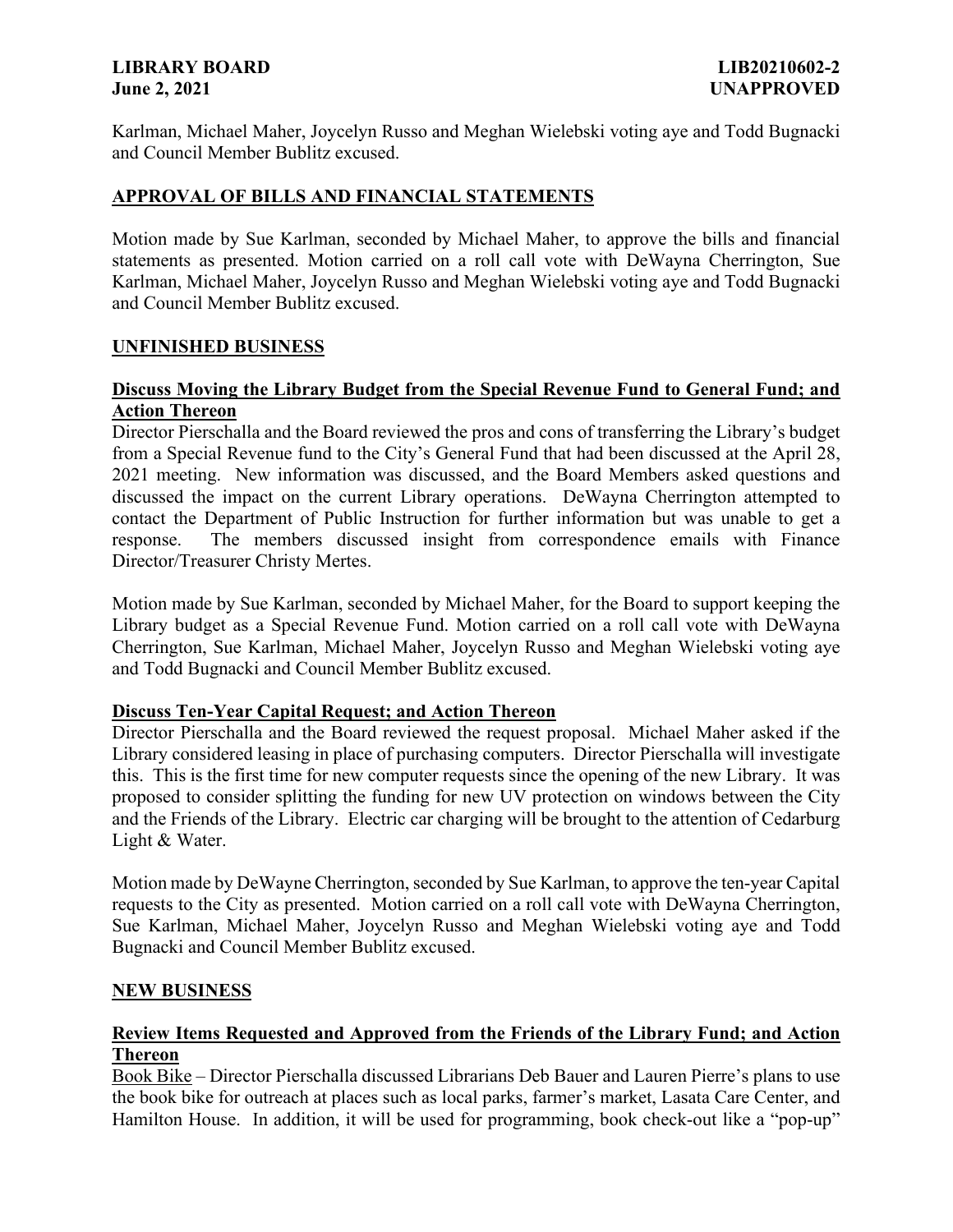#### **LIBRARY BOARD LIB20210602-3 June 2, 2021 UNAPPROVED**

library. The bike should be ready in mid-July or early August. In the future, it will be used in parades as well.

Website Redesign – Director Pierschalla discussed aspects of the Library's new website redesign by Byte Studios. Byte Studios specializes in library and museum websites. The redesign will include logo and branding which should be available for approval at the next meeting. The Board members asked questions regarding new functions that will be made available by the redesign. The timeline is three months for complete redesign once all is approved.

Motion made by Sue Karlman, seconded by Joycelyn Russo , to approve the items requested for purchase (bike and website redesign) from the Friend's of the Library fund. Motion carried on a roll call vote with DeWayna Cherrington, Sue Karlman, Michael Maher, Joycelyn Russo and Meghan Wielebski voting aye and Todd Bugnacki and Council Member Bublitz excused.

#### **Review and Certify Code of Ethics; and Action Thereon**

The Board certified that each member has reviewed and understands the City's Code of Ethics.

### **REPORTS**

#### **Director's Report**

Director Pierschalla and the Board reviewed items from the staff report. Director Pierschalla explained how the Library is following the recent CDC updates. The Community Room will start small programs soon. DeWayna Cherrington suggested contacting regular renters from last year prior to opening the Community Room rental to the public. The summer marketing brochure will be mailed out n the following week with information regarding the summer reading program. Director Pierschalla explained how the half day training on May 14 was utilized with Active Shooter training and preparing for the Summer Reading Program. Zoom programs still have decent attendance. Many summer events will occur outside. Library of Things will return to Adult Maker's Space with jigsaw puzzles, cooking supplies, and outdoor games. Library Associate Messerman is starting the Cinema Club again. Storytime on radio is very popular among patrons. The Board expressed its appreciation on the write-ups from library staff.

#### **School Report**

Todd Bugnacki emailed a separate school report.

### **ADJOURNMENT**

Motion made by Joycelyn Russo, seconded by Meghan Wielebski, to adjourn the meeting at 8:09 p.m. Motion carried on a roll call vote with DeWayna Cherrington, Sue Karlman, Michael Maher, Joycelyn Russo and Meghan Wielebski voting aye and Todd Bugnacki and Council Member Bublitz excused.

> Meghan Wielebski Secretary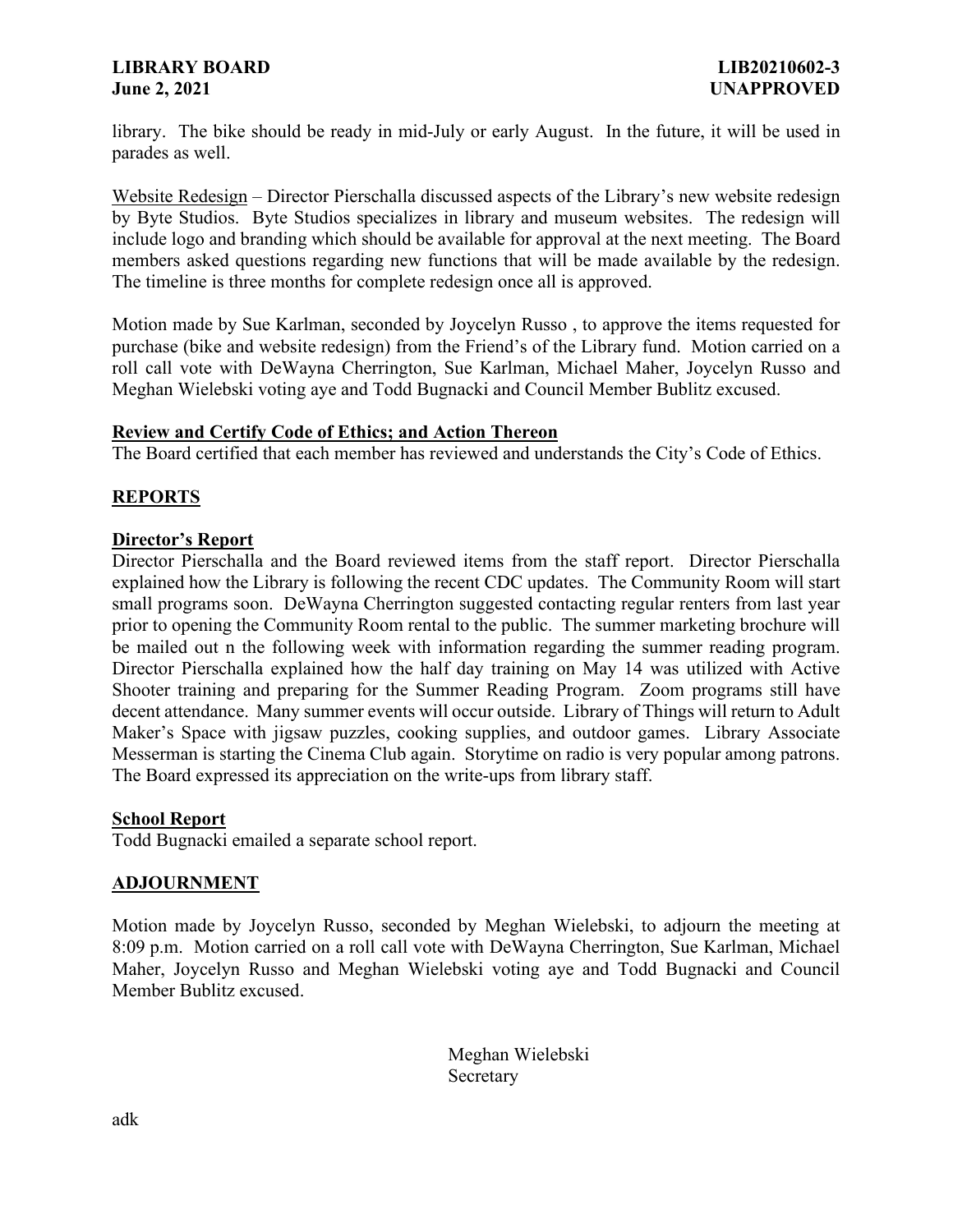

# **Public Library Update | May 26, 2021**

### **Elementary Schools Parkview Thorson Westlawn**

# **Activites**

- Completed ordering for the library including print materials to freshen the collection and replace items that may have been removed per removal policy
- Completed Digital Citizenship Lessons at Parkview and are nearing the completion at Westlawn.
- We are beginning work on our Inventory process at Westlawn and Parkview.
- We have shared the CPL summer reading program video with teachers and students. Our students are very excited about the program. Thanks to the CPL team for creating this video for us to share.

### **IMC Specialists**

Westlawn & Parkview- Lorraine LeSage Thorson- Blair McCalmont

# **IMC Aids**

Parkview- Lisa Vick Westlawn- Barbie Cotton & Jodi Paul Thorson- Nicole Meyer